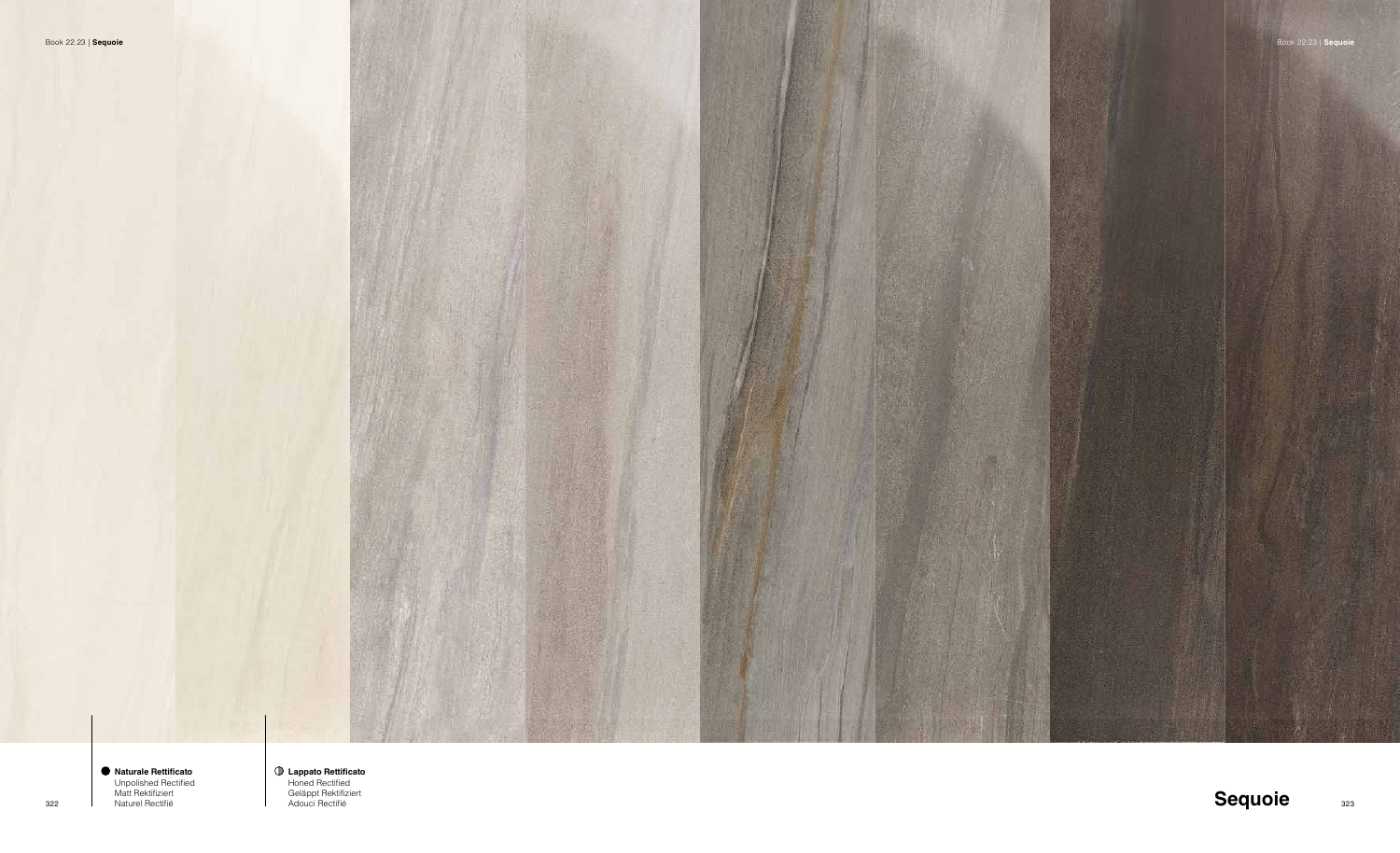



**NOP WAS**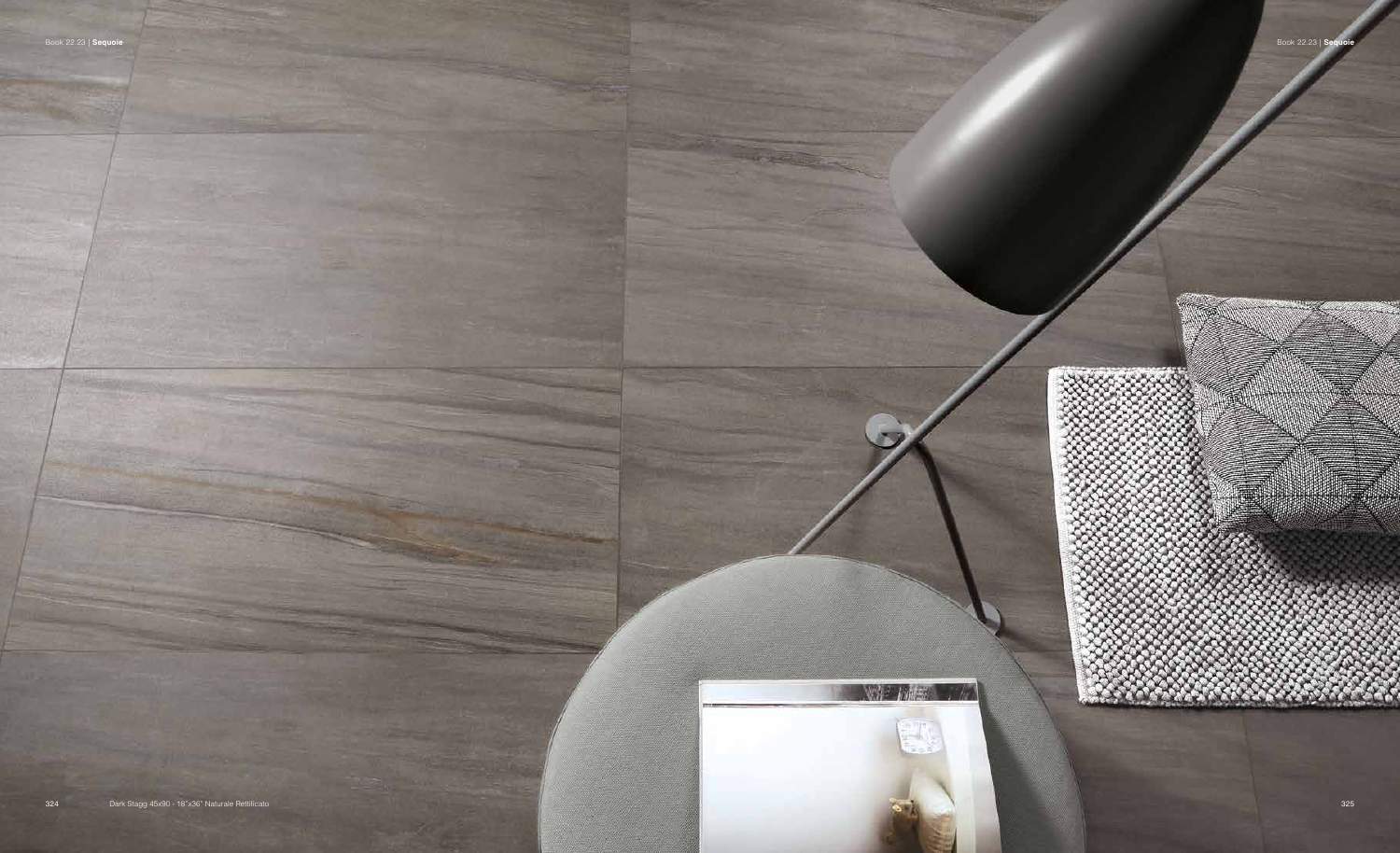



Sequoie **White Sherman Sequoie Grey Grant** 





Sequoie **Dark Stagg** Sequoie **Black Boole** 

**Naturale Rettificato** Unpolished Rectified Matt Rektifiziert Naturel Rectifié

**Naturale** Unpolished Matt Naturel

**Lappato Rettificato** Honed Rectified Geläppt Rektifiziert Adouci Rectifié



**Mix Naturale Lappato Rettificato** Mix Unpolished Honed Rectified Mix Matt Geläppt Rektifiziert Mix Naturel Adouci Rectifié